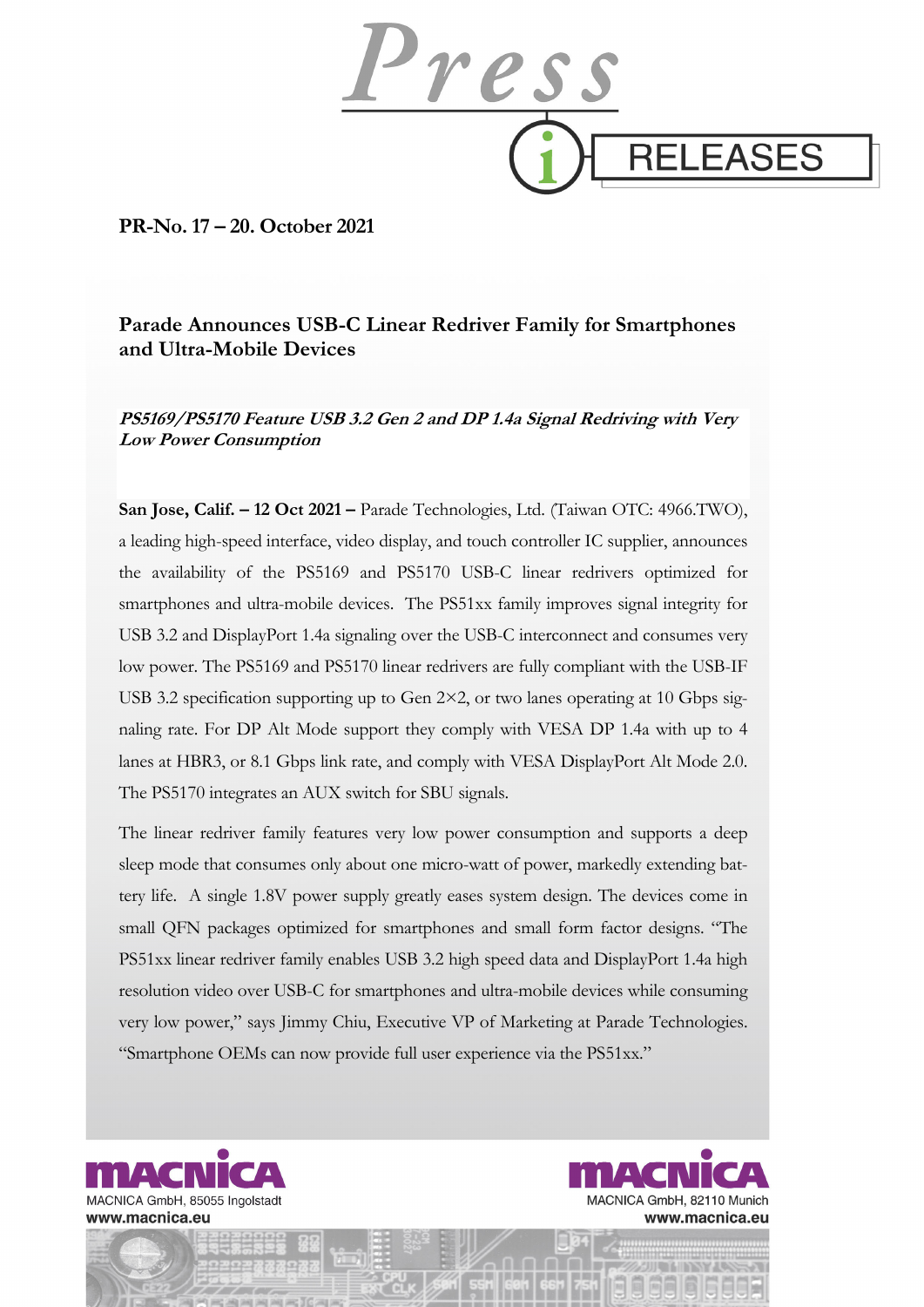

## **Availability and Pricing**

The PS5169 is in production and is available in a 2.7mm x 3.7mm 26-pin QFN package. The PS5170 is sampling and comes in a 3.1mm x 4.4mm 34-pin QFN package. More availability and pricing info please visit email: sales.europe@macnica.com.

### **Contact:**

**Press** Sales Macnica GmbH Macnica GmbH Josef Sigl Tel. +49-89-899143-11 Tel. +49-84188198-102 Email: sales.europe@macnica.com Email: sales.europe@macnica.com

# **About Parade Technologies**

Parade Technologies, Ltd. is a leading supplier of mixed-signal ICs for a variety of increasingly used high-speed and display interface standards used in network and storage systems, computers, automotive, consumer electronics, and display panels. Parade is a fabless semiconductor company founded in 2005 and publicly listed on Taipei Exchange (TPEx) in 2011 (stock code: 4966). Parade's portfolio of signal conditioning and protocol expansion IC products serves the growing demand for high speed data integrity solutions for HDMI, DisplayPort, USB, and PCI Express interface applications.

Parade leverages its close relationships with market leading Tier-1 OEMs to develop ICs that enable competitive system capabilities. Parade is also a key contributor to industry standards development organizations. The company's devices integrate proprietary technologies that offer superior signal integrity as well as improved system integration and power efficiency. As a result of the company's "standards-plus" design philosophy, Parade ICs have been designed into products offered by nearly every leading computer and display vendor worldwide.

For more information, go to https://www.paradetech.com/.

## **About Macnica Europe GmbH**

Macnica's European headquarter was originally established in the UK in 2006, and moved to Germany in July 2008, to increase efficacy of its service for European customers.